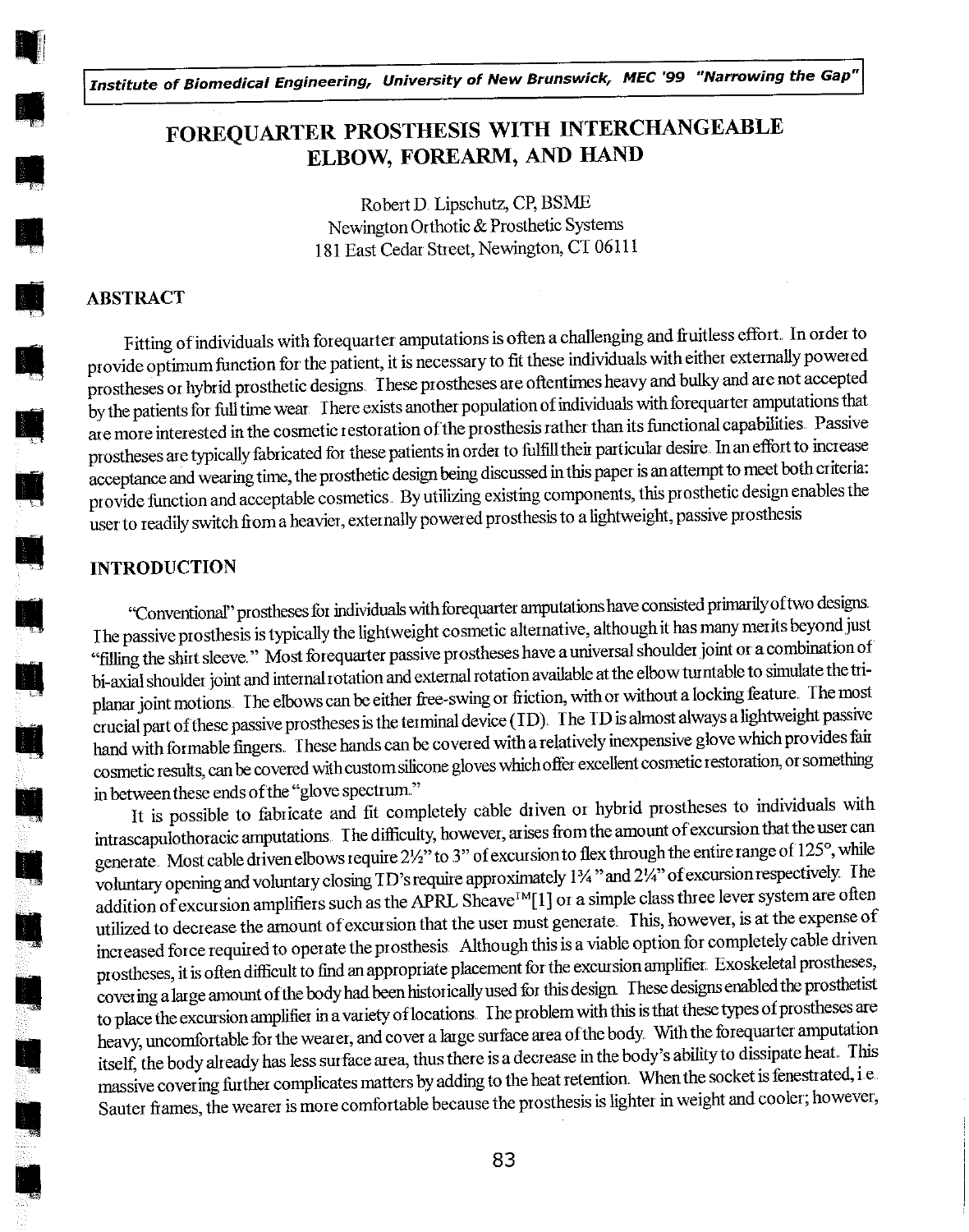# Institute of Biomedical Engineering, University of New Brunswick, MEE '99 "Narrowing the Gap"

placement of the excursion amplifier is somewhat limited. The hybrid prostheses help to eliminate the need for as much excursion as the completely cable driven design requires. Several prosthetists have had good success with this type of design incorporating a cable driven elbow and externally powered ID or an electric elbow anda cable driven ID.

Ihe other obvious option is to fabricate a prosthesis that is entirely externally power ed Ihe Utah Artificial Arm<sup>™</sup>[2] and the Boston Elbow<sup>™</sup>[3] are "systems" which easily allow for this combination Either of these systems can be utilized for a forequarter prosthesis very successfully The difficulty with them is that they are heavier than the cable driven or hybrid designs, and much heavier than the passive designs. This issue of added weight contributes to the wearer's limited use of the prosthesis and in some instances, an ultimate rejection of the entire prosthesis

## DISCUSSION

The design that we are using is intended to increase the patient's acceptance and utilizationof the prosthesis This is being attempted by allowing the user to easily interchange a passive prosthetic design with an externally powered prosthetic design with the "push of a button" and plugging in of two wires. These two designs are incorporated into a single prosthesis which maintains a consistency with the feel of the socket as the user changes from passive to externally powered components and vice versa The advantages of each system have been previously described, and we feel that these will contribute to the wearer's increased acceptance of the device.

The components of the prosthesis are many and can be seen in figure 1. Beginning proximally, is: a Servopro and wire harness<sup>IM</sup>[2], an endoskeletal model, shoulder flexion abduction joint<sup>IM</sup>[1], pylon tube kit<sup>IM</sup>[1], passive wrist<sup>IM</sup>[1], knurled plate<sup>IM</sup>[4], and quick disconnect insert<sup>IM</sup>[1]. These components are germane to both the passive and externally powered prosthesis. Below the quick disconnect insert for the passive components are: quick change wrist<sup>IM</sup>[1] laminated to a 2" diameter, UCLA CAPP Delrin Body Friction Wrist<sup>IM</sup>[1], passive CAPP elbow, <sup>IM</sup>[5], threaded cpvc tubing, knurled plate<sup>IM</sup>[4], passive hand and glove<sup>IM</sup>[4]. For the externally powered prosthesis the components below the quick disconnect insert are: quick change wrist<sup>IM</sup>[1] laminated to the lamination collar<sup> IM</sup>[2], Utah Artificial Arm<sup>IM</sup>[2], system electric hand and glove<sup>TM</sup>[4].

The selection of these components is designed to enable the user to easily convert his or her prosthesis from a passive prosthesis to an externally powered prosthesis. First, the user is required to unplug two pre-amp cables<sup>IM</sup>[2] coming from the Servopro controller<sup>IM</sup>[2] to their corresponding connectors on the Utah Artificial Arm In addition to their pin connection pattern, the cables have been color coded to prevent inadvertent attempts to plug themtogether inappioptiately. Secondly, the wearer pushes the button on the quick change wrist, in the same manner as it is designed for terminal devices, which will release the electric elbow and terminal device. The passive prosthesis is then installed by pushing the insert into the quick change wrist that is on the proximal end ofthe "passive components " Obviously, the reverse order would hold true for interchanging the passive components back to the electric components

#### RESULTS AND CONCLUSION

At present, it is too early for us to tell whether or not this design will prove beneficial in the quest for acceptance of forequarter prostheses. The patient using this prosthesis still has it in the temporary stage but has demonstrated the ability to easily switch from the electric design to the passive design It will be some time before we can determine whether or not she will accept the prosthesis. Also, each individual's ability to tolerate forequarter prostheses differs. This design, however, offers the ability for people requiring these types of prostheses to have both passive and electric designs in one This factor, in addition to the weight difference of approximately 21/2